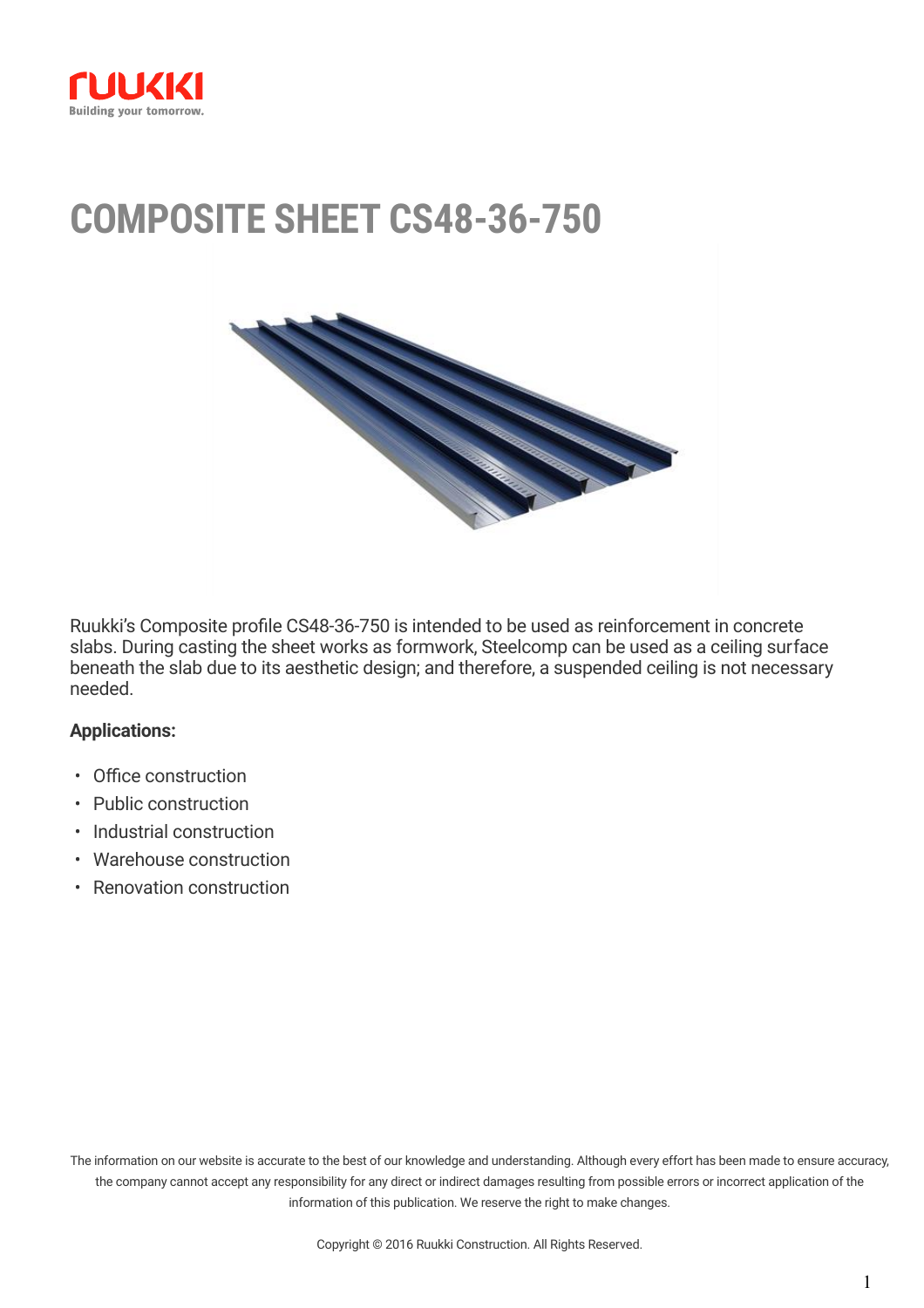## **PROPERTIES**

 $4 \times 187.5 = 750$ 36  $48$  $\overline{\phantom{0}}$  $\sqrt{}$  $\nabla$ 

| <b>Model name</b>      | Composite sheet CS48-36-750                                                              |
|------------------------|------------------------------------------------------------------------------------------|
| <b>Product code</b>    | CS48-36-750                                                                              |
| <b>Height</b>          | 48 mm                                                                                    |
| <b>Width of crown</b>  | 36 mm                                                                                    |
| <b>Effective width</b> | 750 mm                                                                                   |
| Minimum length         | 400 mm                                                                                   |
| <b>Maximum Length</b>  | 12000 mm                                                                                 |
| <b>Quality control</b> | Factory production control according to EN 1090-1<br>and EN 1090-4                       |
| <b>Tolerances</b>      | Dimensions and shape according to EN 1090-4,<br>material thickness according to EN 10143 |
| <b>CE Marking</b>      | EN1090-1                                                                                 |
| <b>Execution class</b> | EXC1, EXC2, EXC3                                                                         |

## **MATERIALS**

| <b>Material thickness</b><br>(mm) | Steel<br>grade | Zinc(9/<br>$m^2$ | Surface<br>treatment | Corrosion class,<br>interior | Corrosion class,<br>exterior | Colours                  | Weight (kg/<br>m <sup>2</sup> |
|-----------------------------------|----------------|------------------|----------------------|------------------------------|------------------------------|--------------------------|-------------------------------|
| 0.7                               | S350           | Z275             | Galvanized           | C <sub>2</sub>               | $\overline{\phantom{a}}$     | $\overline{\phantom{a}}$ | 9.16                          |
| 0.9                               | S350           | Z275             | Galvanized           | C <sub>2</sub>               |                              |                          | 11.78                         |
| 0.9                               | S350           | Z275             | Polyester            | C <sub>3</sub>               | C <sub>3</sub>               | <b>RR20</b>              | 11.78                         |
| 1.1                               | S350           | Z275             | Galvanized           | C <sub>2</sub>               | $\overline{\phantom{a}}$     | $\overline{\phantom{a}}$ | 14.39                         |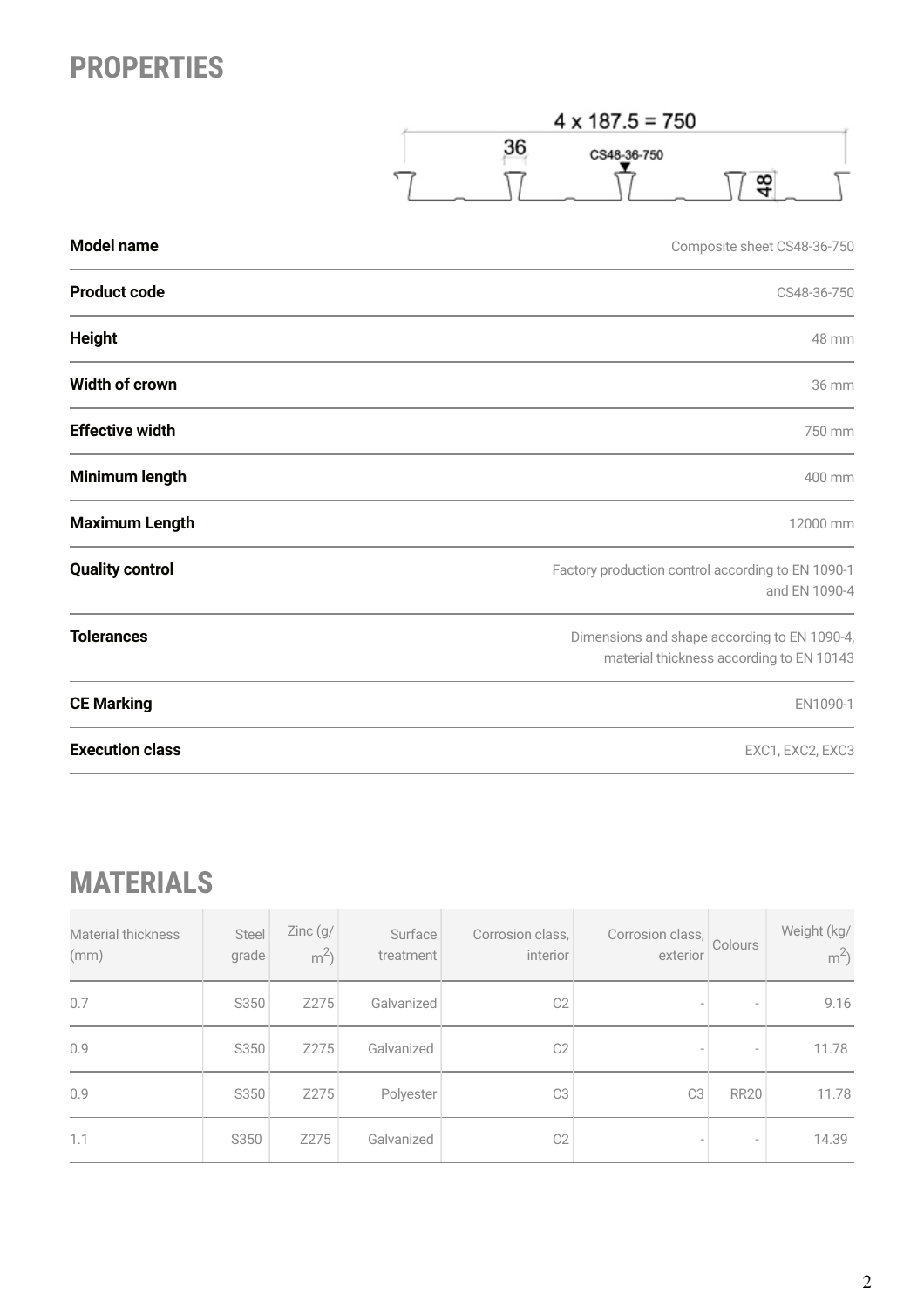| $-1$<br>$\cdots$ | S350 | Z275 | Polyester | C3 | C3 | <b>RR20</b> | 14.39 |
|------------------|------|------|-----------|----|----|-------------|-------|
|                  |      |      |           |    |    |             |       |

Note: The reverse sides of the colour coated sheets are painted as standard with 2-layer grey backside coating

### **ACCESSORIES**

Accessories for load bearing sheets include e.g. flashings, fasteners, gaskets and sealing flanges. These accessories ensure fast assembly, fastening reliability, joint tightness.



**15 SEP, 2016** [Profiled sheets and purlins accessories](https://cdn.ruukki.com/docs/default-source/b2b-documents/load-bearing-sheets/en_profiled_sheets_and_purlins_accessories_11_2016-(1).pdf?sfvrsn=71e8f84_38) PDF, 4.80 MB

## **DESIGN TOOLS**

To make both architectural and structural design work easier, with accurate product information in 3D form, we offers a selection of CAD / BIM -objects and software tools, to be downloaded from the Software Toolbox portal.

### **DIMENSIONING SOFTWARE COMSLAB**

The software is meant to be used as a design tool for Ruukki´s SteelComp composite slabs. The complete capacity verification for a composite slab can be done, including also design for fire exposure. The user can optimise the construction during the design and select the cost-optimal composite slab for each application.

[Download ComSlab](https://software.ruukki.com/PublishedService?file=&pageID=3&action=view&groupID=261&OpenGroups=261)

### **DETAIL DRAWING (.DWG)**

**06 MAY, 2016** [Composite-sheet-detail-drawings](https://cdn.ruukki.com/docs/default-source/b2b-documents/load-bearing-sheets/load-bearing-sheets/composite-sheet-detail-drawings58679e62740b6b06951eff00002615e0.dwg?sfvrsn=d36cf584_24&download=true) DWG, 107.53 KB

### **DETAIL DRAWING (.PDF)**

en a **06 MAY, 2016** [Composite-sheet-detail-drawings](https://cdn.ruukki.com/docs/default-source/b2b-documents/load-bearing-sheets/load-bearing-sheets/composite-sheet-detail-drawings.pdf?sfvrsn=b86cf584_22) PDF, 15.12 KB

### **DECLARATION OF PERFORMANCE CERTIFICATES & APPROVALS**